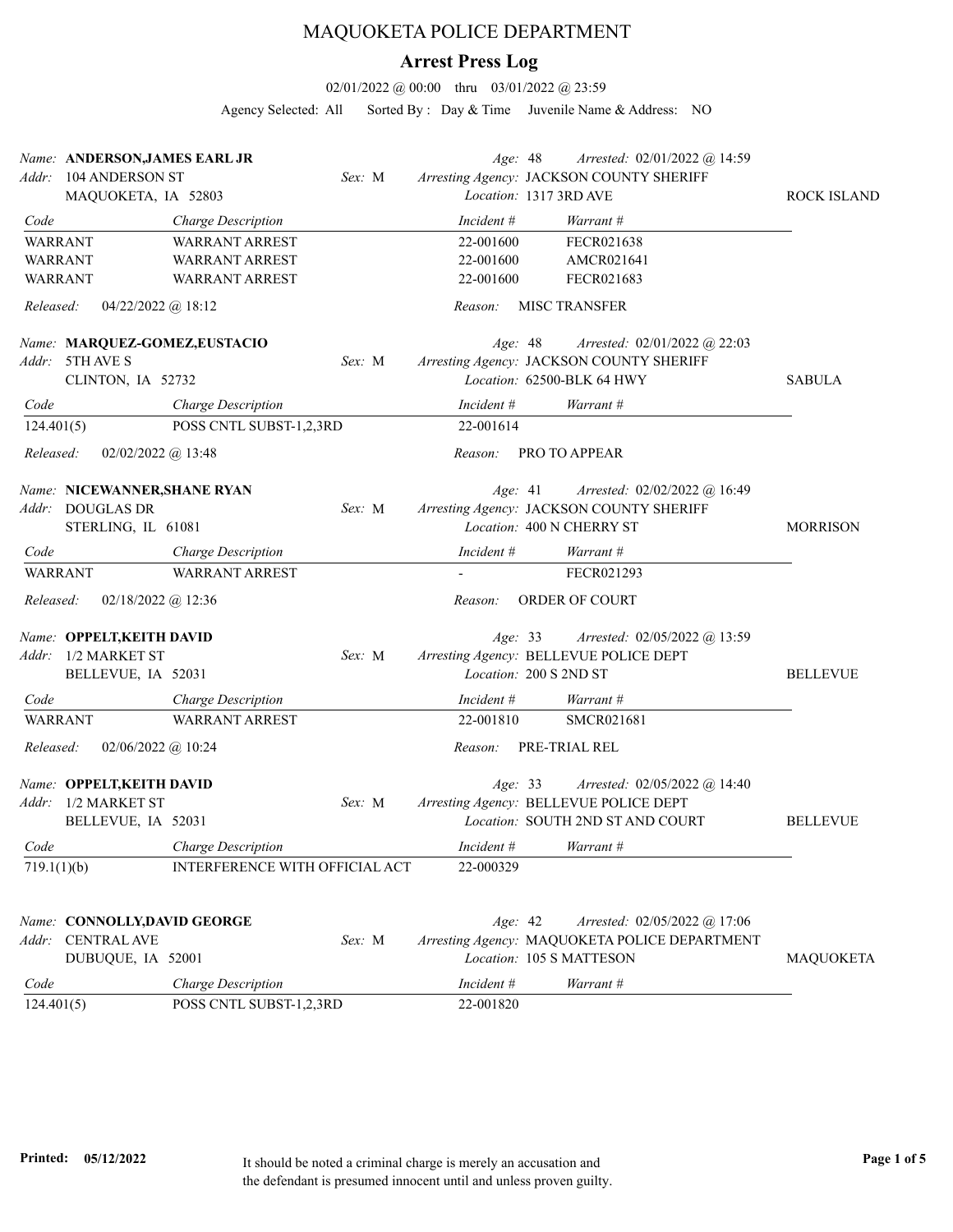|              | Name: DORAN, CREADANCE JAYMZ            |        |            | Arrested: 02/06/2022 @ 11:58<br>Age: 29       |                    |
|--------------|-----------------------------------------|--------|------------|-----------------------------------------------|--------------------|
| Addr:        | 5TH AVE                                 | Sex: M |            | Arresting Agency: JACKSON COUNTY SHERIFF      |                    |
|              | STERLING, IL 61081                      |        |            | Location: 104 S NIAGRA ST                     | <b>MAQUOKETA</b>   |
| Code         | Charge Description                      |        | Incident # | Warrant #                                     |                    |
| MIT          | <b>MITTIMUS</b>                         |        |            |                                               |                    |
| Released:    | $02/13/2022$ @ 11:57                    |        | Reason:    | <b>SERVED TIME</b>                            |                    |
|              | Name: PLINE, JACOB BENJAMIN             |        | Age: 18    | Arrested: $02/07/2022$ @ $00:00$              |                    |
|              | Addr: 61 HWY                            | Sex: M |            | Arresting Agency: MAQUOKETA POLICE DEPARTMENT |                    |
|              | ZWINGLE, IA 52078                       |        |            | Location: 600 WASHINGTON ST                   | MAQUOKETA          |
| Code         | Charge Description                      |        | Incident # | Warrant #                                     |                    |
| 720.4        | TAMPERING W/WITNESS OR JUROR            |        | 22-001746  |                                               |                    |
| 708.2(6)     | ASSAULT-SIMPLE                          |        | 22-001746  |                                               |                    |
|              | Name: STEFFEN, MICHEAL AARON            |        | Age: 30    | Arrested: 02/07/2022 @ 21:33                  |                    |
|              | Addr: S NIAGARA ST                      | Sex: M |            | Arresting Agency: MAQUOKETA POLICE DEPARTMENT |                    |
|              | MAQUOKETA, IA 52060                     |        |            | Location: 116 ANDERSON ST                     | MAQUOKETA          |
| Code         | Charge Description                      |        | Incident # | Warrant #                                     |                    |
| 664A.7(5)    | VIOL NO CONTACT ORDER-DOMESTIC          |        | 22-001946  |                                               |                    |
| 716.6(2)     | CRIMINAL MISCHIEF 5TH DEGREE            |        | 22-001946  |                                               |                    |
| 719.1(1)(e)  | INTERF W/ OFF ACTS-INFL BODILY          |        | 22-001946  |                                               |                    |
| 708.3A(3)    | ASSLT W/INJURY--LAW OFCR/OTH            |        | 22-001946  |                                               |                    |
| Released:    | $05/08/2022$ @ 07:38                    |        | Reason:    | <b>SERVED TIME</b>                            |                    |
|              | Name: STEFFEN, MICHEAL AARON            |        | Age: 30    | Arrested: 02/07/2022 @ 21:33                  |                    |
|              | Addr: S NIAGARA ST                      | Sex: M |            | Arresting Agency: JACKSON COUNTY SHERIFF      |                    |
|              | MAQUOKETA, IA 52060                     |        |            | Location: 104 S NIAGARA ST                    | MAQUOKETA          |
| Code         | Charge Description                      |        | Incident # | Warrant #                                     |                    |
| 708.3A(3)    | ASSLT W/INJURY--LAW OFCR/OTH            |        | 22-001946  |                                               |                    |
| 708.3A(3)    | ASSLT W/INJURY--LAW OFCR/OTH            |        | 22-001946  |                                               |                    |
| Released:    | $05/08/2022$ @ 07:38                    |        | Reason:    | <b>SERVED TIME</b>                            |                    |
|              | Name: HOCKING, SPENCER TYLER            |        | Age: 32    | Arrested: 02/08/2022 @ 21:03                  |                    |
|              | Addr: E MAIN ST                         | Sex: M |            | Arresting Agency: JACKSON COUNTY SHERIFF      |                    |
|              | BENTON, WI 52001                        |        |            | Location: DUBUQUE COUNTY JAIL                 | <b>DUBUQUE</b>     |
| Code         | Charge Description                      |        | Incident # | Warrant #                                     |                    |
|              | <b>WARRANT</b><br><b>WARRANT ARREST</b> |        | 22-001996  | AGCR013968                                    |                    |
| <b>OTHER</b> | <b>OTHER</b>                            |        | 22-001996  | FECR021625                                    |                    |
| Released:    | $02/08/2022$ (a) $21:29$                |        | Reason:    | <b>MISC TRANSFER</b>                          |                    |
|              | Name: ******JUVENILE******              |        | Age:       | Arrested:                                     | *****Juvenile***** |
| Addr:        | ******JUVENILE******                    | Sex:   |            | Arresting Agency: MAQUOKETA POLICE DEPARTMENT |                    |
|              | ****** JUVENILE******                   |        |            | Location: 600 W WASHINGTON ST                 |                    |
| Code         | Charge Description                      |        | Incident # | Warrant #                                     |                    |
| 708.2(6)     | ASSAULT-SIMPLE                          |        | 22-001559  |                                               |                    |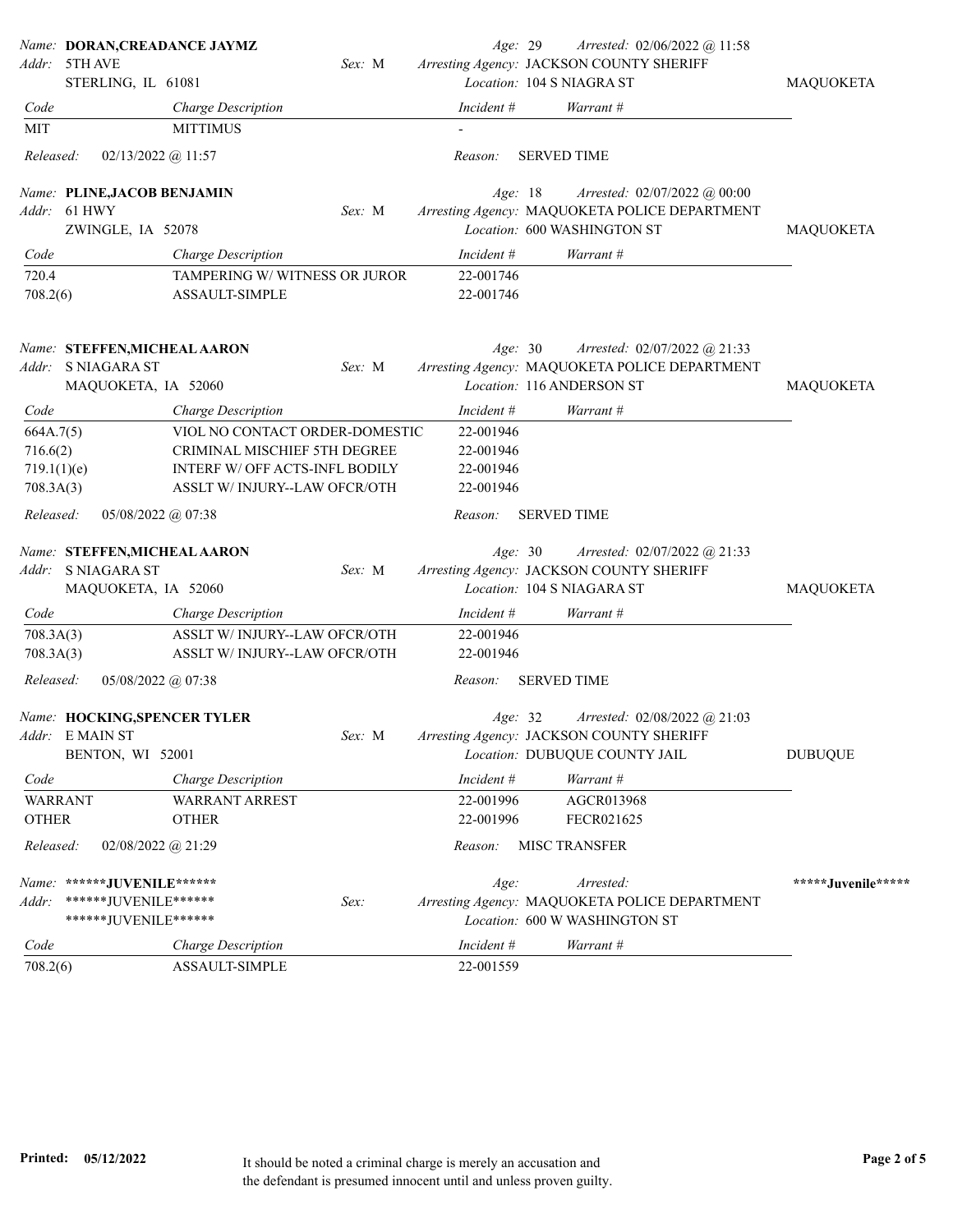| Addr:                   | Name: DRURY, BRIAN LEE<br><b>GREEN ISLAND RD</b>                            |                                                         | Sex: M | Age: 57                | Arrested: 02/09/2022 @ 20:04<br>Arresting Agency: JACKSON COUNTY SHERIFF                                    |                     |
|-------------------------|-----------------------------------------------------------------------------|---------------------------------------------------------|--------|------------------------|-------------------------------------------------------------------------------------------------------------|---------------------|
|                         | MILES, IA 52064                                                             |                                                         |        |                        | Location: 104 S NIAGARA ST                                                                                  | MAQUOKETA           |
| Code                    |                                                                             | Charge Description                                      |        | Incident #             | Warrant #                                                                                                   |                     |
| 708.2(6)<br>719.1(1)(b) |                                                                             | <b>ASSAULT-SIMPLE</b><br>INTERFERENCE WITH OFFICIAL ACT |        | 22-002025<br>22-002025 |                                                                                                             |                     |
|                         | Name: COIN, DEREK MICHAEL<br>Addr: S 2ND ST<br>BELLEVUE, IA 52031           |                                                         | Sex: M | Age: 24                | Arrested: 02/10/2022 @ 13:44<br>Arresting Agency: JACKSON COUNTY SHERIFF<br>Location: 210 S RIVERVIEW ST    | <b>BELLEVUE</b>     |
| Code                    |                                                                             | Charge Description                                      |        | Incident #             | Warrant #                                                                                                   |                     |
| 708.7(4)                |                                                                             | HARASSMENT - 3RD DEGREE                                 |        |                        |                                                                                                             |                     |
|                         | Name: DUNMORE, CONNOR PATRICK<br>Addr: GERMAN ST<br>MAQUOKETA, IA 52060     |                                                         | Sex: M | Age: 29                | Arrested: 02/10/2022 @ 17:09<br>Arresting Agency: MAQUOKETA POLICE DEPARTMENT<br>Location: 1006-4 GERMAN ST | <b>MAQUOKETA</b>    |
| Code                    |                                                                             | Charge Description                                      |        | Incident #             | Warrant #                                                                                                   |                     |
|                         | 716.8(1) [SCH]                                                              | <b>TRESPASS 3RD OFF</b>                                 |        | 22-002053              |                                                                                                             |                     |
|                         | Name: OMEARA, BRANDON LEE<br>Addr: S 2ND ST<br>MAQUOKETA, IA 52060          |                                                         | Sex: M | Age: 25                | Arrested: 02/11/2022 @ 00:00<br>Arresting Agency: MAQUOKETA POLICE DEPARTMENT<br>Location: 1006-2 GERMAN ST | MAQUOKETA           |
| Code                    |                                                                             | Charge Description                                      |        | Incident #             | Warrant #                                                                                                   |                     |
|                         | 714.2(5) [LARC]                                                             | THEFT 5TH DEGREE<\$300                                  |        | 22-002006              |                                                                                                             |                     |
|                         | Name: SENGER, ASHLEY RENEE<br>Addr: N ELIZA ST<br>MAQUOKETA, IA 52060       |                                                         | Sex: F | Age: 29                | Arrested: 02/11/2022 @ 13:31<br>Arresting Agency: JACKSON COUNTY SHERIFF<br>Location: 115-2 S DIVISION ST   | <b>SPRAGUEVILLE</b> |
| Code                    |                                                                             | Charge Description                                      |        | Incident #             | Warrant #                                                                                                   |                     |
|                         | 714.2(5) [LARC]                                                             | THEFT 5TH DEGREE<\$300                                  |        | 22-002091              |                                                                                                             |                     |
|                         | Name: FREIBURGER, PETER DANIEL<br>Addr: GARFIELD AVE<br>DUBUQUE, IA 52001   |                                                         | Sex: M | Age: 45                | Arrested: 02/11/2022 @ 18:45<br>Arresting Agency: SABULA POLICE DEPT<br>Location: PEARL ST/ SYCAMORE ST     | <b>SABULA</b>       |
| Code                    |                                                                             | Charge Description                                      |        | Incident #             | Warrant #                                                                                                   |                     |
| 321J.2(2)(a)            |                                                                             | <b>OWI-1ST OFFENSE</b>                                  |        | 22-002108              |                                                                                                             |                     |
| Addr:                   | Name: ******JUVENILE******<br>*******JUVENILE******<br>******JUVENILE****** |                                                         | Sex:   | Age:                   | Arrested:<br>Arresting Agency: MAQUOKETA POLICE DEPARTMENT<br>Location: 600 W WASHINGTON ST                 | *****Juvenile*****  |
| Code                    |                                                                             | Charge Description                                      |        | Incident #             | Warrant #                                                                                                   |                     |
| 716.6(2)                |                                                                             | CRIMINAL MISCHIEF 5TH DEGREE                            |        | 22-002055              |                                                                                                             |                     |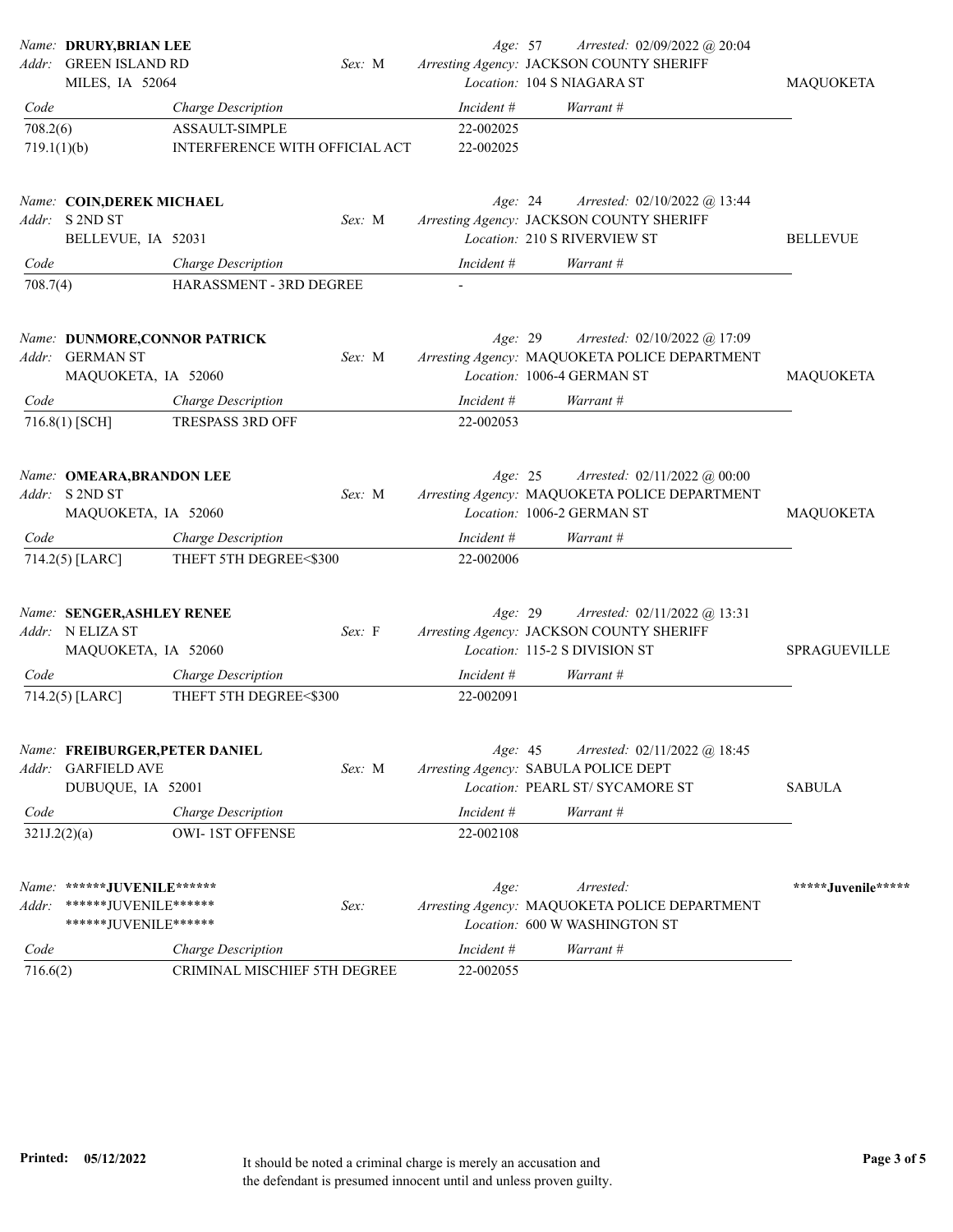|                | Name: OMEARA, BRANDON LEE                            |        | Age: 25    | Arrested: 02/15/2022 @ 10:29                                                    |                  |
|----------------|------------------------------------------------------|--------|------------|---------------------------------------------------------------------------------|------------------|
|                | Addr: S 2ND ST<br>MAQUOKETA, IA 52060                | Sex: M |            | Arresting Agency: JACKSON COUNTY SHERIFF<br>Location: 201 W PLATT ST            | MAQUOKETA        |
| Code           |                                                      |        | Incident # | Warrant #                                                                       |                  |
| <b>WARRANT</b> | Charge Description<br><b>WARRANT ARREST</b>          |        | 22-002299  | SMCR021702                                                                      |                  |
|                |                                                      |        |            |                                                                                 |                  |
| Released:      | 02/15/2022 @ 11:29                                   |        | Reason:    | <b>BOND POSTED</b>                                                              |                  |
|                | Name: BREITBACH, KEVIN JAMES                         |        | Age: 22    | Arrested: 02/17/2022 @ 15:37                                                    |                  |
| Addr:          | 200TH AVE                                            | Sex: M |            | Arresting Agency: MAQUOKETA POLICE DEPARTMENT                                   |                  |
|                | MAQUOKETA, IA 52060                                  |        |            | Location: 115 S MAIN                                                            | <b>MAQUOKETA</b> |
| Code           | Charge Description                                   |        | Incident # | Warrant #                                                                       |                  |
| 719.1(1)(b)    | INTERFERENCE WITH OFFICIAL ACT                       |        | 22-002389  |                                                                                 |                  |
| Released:      | $02/18/2022$ @ 13:32                                 |        | Reason:    | ORDER OF COURT                                                                  |                  |
|                |                                                      |        | Age: 21    |                                                                                 |                  |
| Addr:          | Name: SWIGART, HANNAH DEAN<br><b>JERSEY RIDGE RD</b> | Sex: F |            | Arrested: $02/21/2022$ @ 02:46<br>Arresting Agency: MAQUOKETA POLICE DEPARTMENT |                  |
|                | DAVENPORT, IA 52807                                  |        |            | Location: HWY 61 MM 157                                                         | MAQUOKETA        |
| Code           | Charge Description                                   |        | Incident # | Warrant #                                                                       |                  |
| 124.401(5)     | POSS CNTL SUBST-1,2,3RD                              |        | 22-002560  |                                                                                 |                  |
| 124.414        | POSS OF DRUG PARAPHERNALIA                           |        | 22-002560  |                                                                                 |                  |
|                |                                                      |        |            |                                                                                 |                  |
|                | Name: DEMOSS, JEREMY LYNN                            |        | Age: 42    | Arrested: 02/22/2022 @ 12:47                                                    |                  |
|                | Addr: 50TH AVE                                       | Sex: M |            | Arresting Agency: JACKSON COUNTY SHERIFF                                        |                  |
|                | BALDWIN, IA 52207                                    |        |            | Location: 4830 50TH AVE                                                         | <b>BALDWIN</b>   |
| Code           | Charge Description                                   |        | Incident # | Warrant #                                                                       |                  |
|                | DOMESTIC ABUSE ASSAULT-1ST<br>708.2A(2)(a)           |        |            |                                                                                 |                  |
| Released:      | $02/23/2022$ @ 12:32                                 |        | Reason:    | PRO TO APPEAR                                                                   |                  |
|                | Name: RODGERS, MATTHEW EARL WAYNE                    |        | Age: 25    | Arrested: $02/24/2022$ @ 08:53                                                  |                  |
|                | Addr: E GILLET ST                                    | Sex: M |            | Arresting Agency: JACKSON COUNTY SHERIFF                                        |                  |
|                | PRESTON, IA 52069                                    |        |            | Location: 214 E GILLET ST                                                       | <b>PRESTON</b>   |
| Code           | Charge Description                                   |        | Incident # | Warrant #                                                                       |                  |
| <b>WARRANT</b> | <b>WARRANT ARREST</b>                                |        | 22-002724  | 2B192468                                                                        |                  |
| Released:      | 03/13/2022 @ 11:54                                   |        | Reason:    | <b>MISC TRANSFER</b>                                                            |                  |
|                | Name: KOPPES, ELIZABETH ANNE                         |        | Age: 61    | Arrested: 02/24/2022 @ 13:22                                                    |                  |
| Addr:          | SIEVERDING RIDGE RD                                  | Sex: F |            | Arresting Agency: JACKSON COUNTY SHERIFF                                        |                  |
|                | BELLEVUE, IA 52031                                   |        |            | Location: 26514 SIEVERDING RIDGE RD                                             | <b>BELLEVUE</b>  |
| Code           | Charge Description                                   |        | Incident # | Warrant #                                                                       |                  |
|                | DOMESTIC ABUSE ASSAULT- 1ST<br>708.2A(2)(a)          |        | 22-002729  |                                                                                 |                  |
| Released:      | $02/25/2022$ @ 11:18                                 |        | Reason:    | <b>PRO TO APPEAR</b>                                                            |                  |
|                | Name: HOFFMANN, JUSTIN ALLEN                         |        | Age: 35    | Arrested: 02/26/2022 @ 09:19                                                    |                  |
| Addr:          | <b>CAVES RD</b>                                      | Sex: M |            | Arresting Agency: PRESTON POLICE DEPT                                           |                  |
|                | MAQUOKETA, IA 52060                                  |        |            | Location: 658 FERRY RD                                                          | <b>MILES</b>     |
| Code           | Charge Description                                   |        | Incident # | Warrant #                                                                       |                  |
| 321J.21        | DRIVE LIC DENIED/REVOKED-OWI                         |        | 22-002845  |                                                                                 |                  |
|                |                                                      |        |            |                                                                                 |                  |